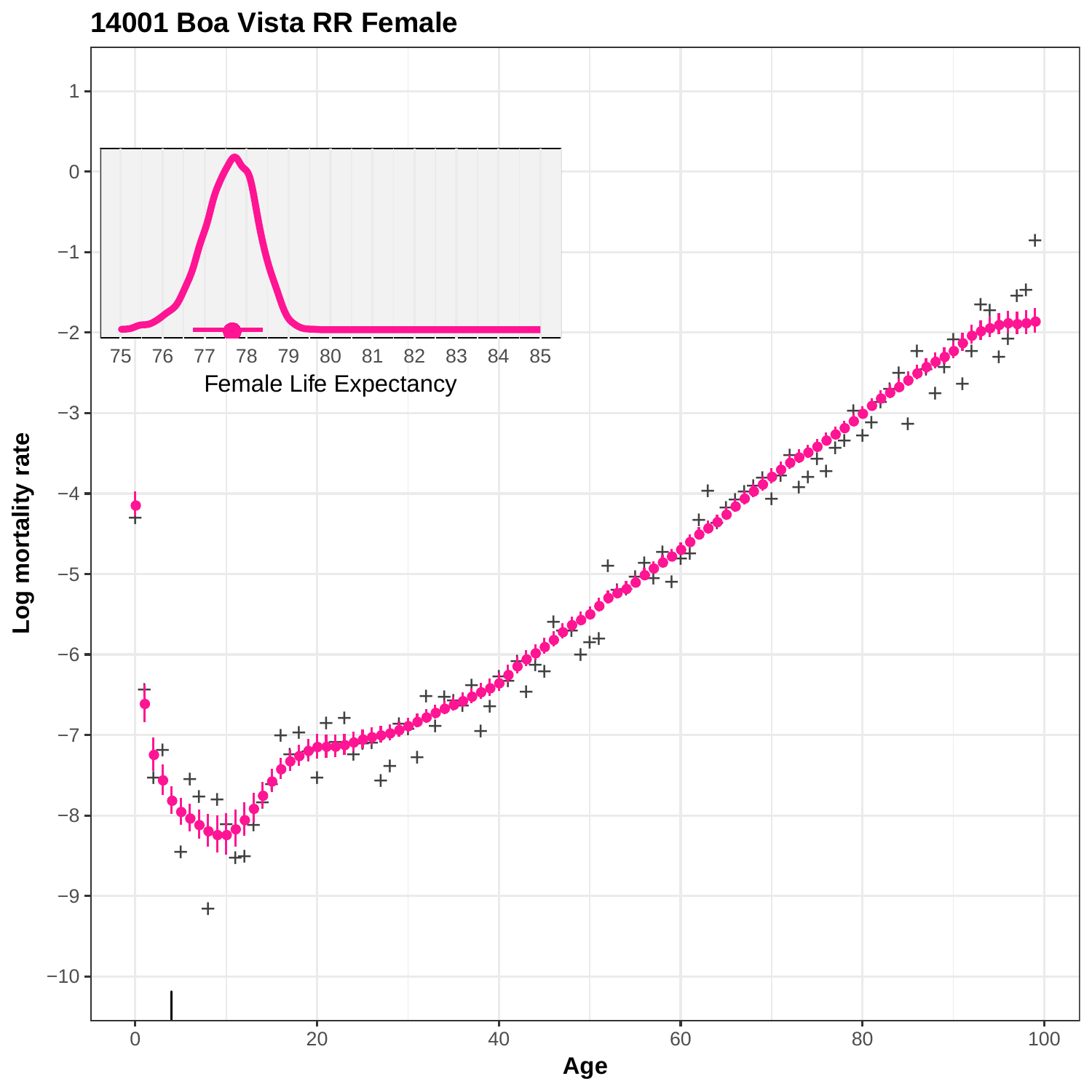

**14002 Nordeste de Roraima RR Female**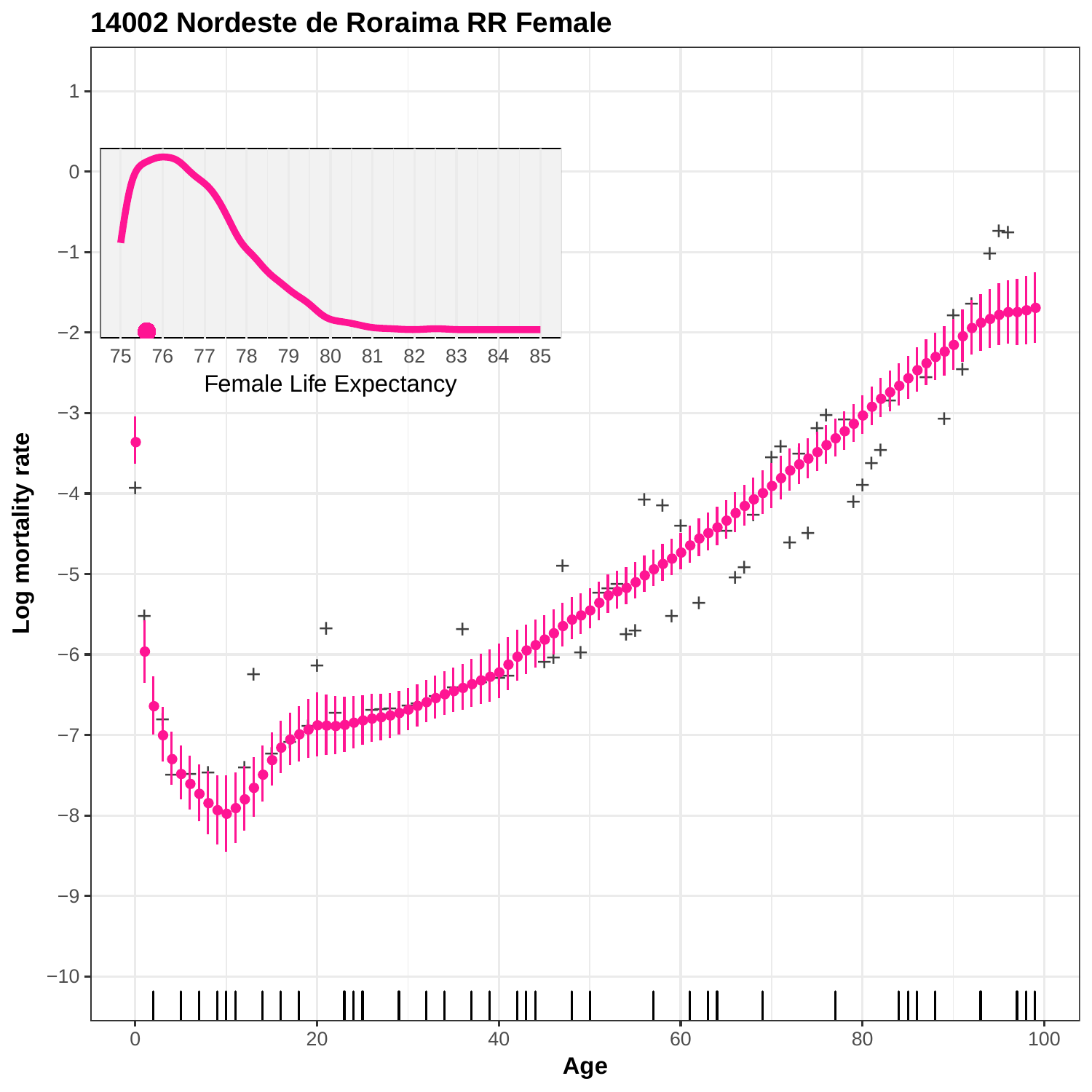